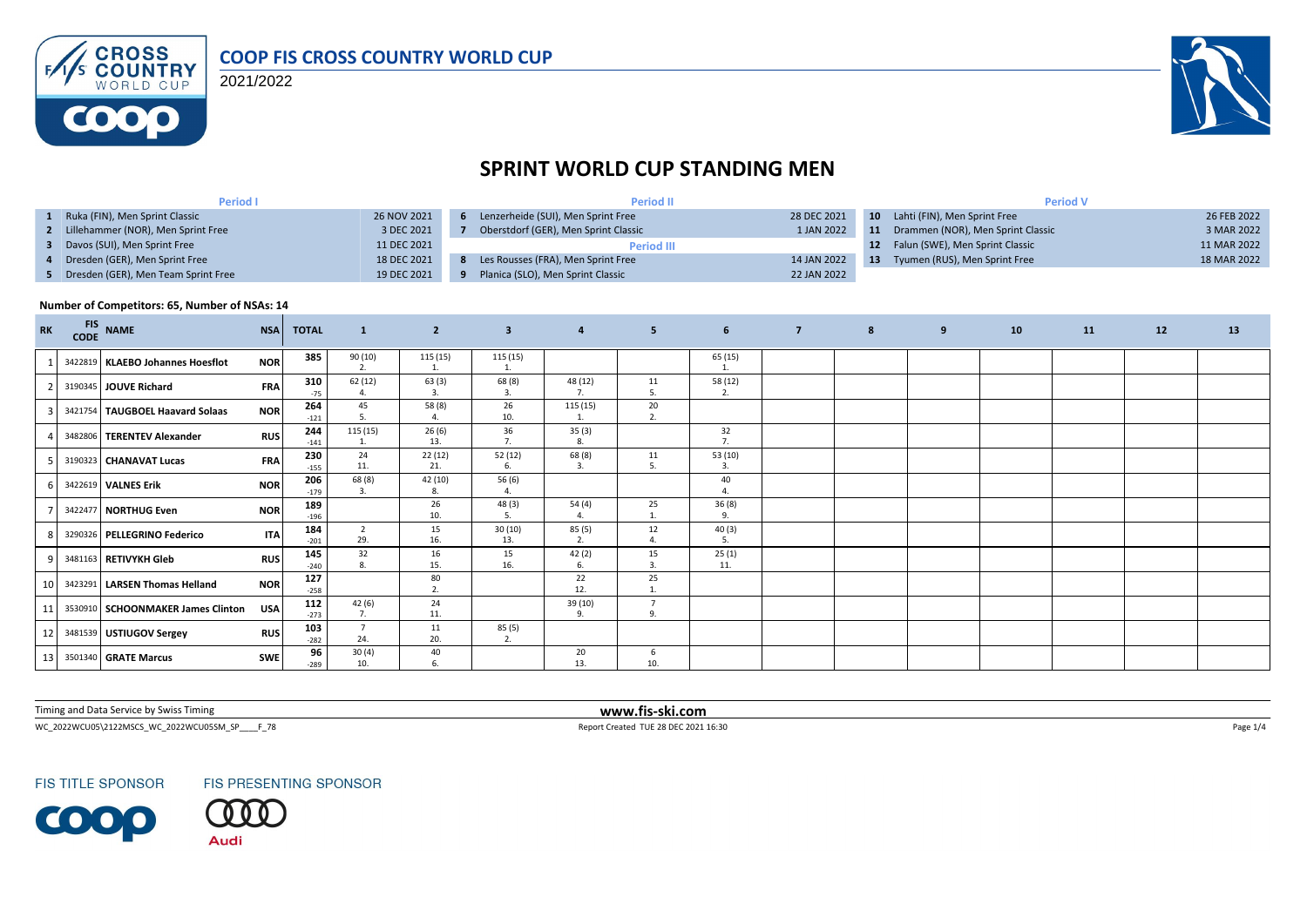### **COOP FIS CROSS COUNTRY WORLD CUP**





## **SPRINT WORLD CUP STANDING MEN**

| <b>RK</b> |         | FIS NAME<br>CODE NAME           | <b>NSA</b> | <b>TOTAL</b> | $\mathbf{1}$                   | $\overline{2}$                          | $\overline{\mathbf{3}}$ | $\overline{4}$ | 5                     | 6                              | $\overline{7}$ | 8 | 9 | 10 | 11 | 12 | 13 |
|-----------|---------|---------------------------------|------------|--------------|--------------------------------|-----------------------------------------|-------------------------|----------------|-----------------------|--------------------------------|----------------|---|---|----|----|----|----|
| 14        |         | 3420909 <b>GOLBERG Paal</b>     | <b>NOR</b> | 95<br>$-290$ | 34 (5)<br>9.                   | 15(2)<br>18.                            | 8<br>23.                |                |                       | $\frac{38(4)}{6}$              |                |   |   |    |    |    |    |
| 15        |         | 3421164 SKAR Sindre Bjoernestad | <b>NOR</b> | 84<br>$-301$ |                                | 18(4)<br>17.                            | $\mathbf{1}$<br>30.     | 45<br>5.       | 20<br>2.              |                                |                |   |   |    |    |    |    |
| 16        |         | 3482277 BOLSHUNOV Alexander     | <b>RUS</b> | 84<br>$-301$ | 14<br>17.                      | 41 (5)<br>7.                            |                         |                | 15<br>3.              | 14<br>17.                      |                |   |   |    |    |    |    |
| 17        |         | 3180865 VUORINEN Lauri          | <b>FIN</b> | 84<br>$-301$ | 16(1)<br>16.                   | 45<br>5.                                |                         | 11<br>20.      | 3<br>13.              | 9<br>22.                       |                |   |   |    |    |    |    |
| 18        |         | 3510377 HEDIGER Jovian          | <b>SUI</b> | 83<br>$-302$ | 18<br>14.                      |                                         | 10<br>21.               | 26<br>10.      | 9<br>7.               | 20<br>13.                      |                |   |   |    |    |    |    |
| 19        |         | 3510656 GROND Valerio           | SUI        | 79<br>$-306$ |                                |                                         | 26(2)<br>11.            | 18<br>14.      | 9<br>7.               | 26<br>10.                      |                |   |   |    |    |    |    |
| 20        |         | 3150570 NOVAK Michal            | <b>CZE</b> | 63<br>$-322$ |                                | 18<br>14.                               | 18<br>14.               | 13<br>18.      | $\overline{2}$<br>14. | 12<br>19.                      |                |   |   |    |    |    |    |
| 21        |         | 3530902 OGDEN Ben               | <b>USA</b> | 62<br>$-323$ | 23(3)<br>13.                   | 1<br>30.                                | 22<br>12.               |                |                       | 16(6)<br>21.                   |                |   |   |    |    |    |    |
| 22        |         | 3190282 JAY Renaud              | <b>FRA</b> | 58<br>$-327$ |                                | $\overline{4}$<br>27.                   | 9<br>22.                | 15<br>16.      | 8<br>8.               | 22<br>12.                      |                |   |   |    |    |    |    |
| 23        |         | 3501278 PERSSON Anton           | SWE        | 58<br>$-327$ | 22<br>12.                      |                                         | 36(4)<br>8.             |                |                       |                                |                |   |   |    |    |    |    |
| 24        |         | 3420961 KROGH Finn Haagen       | <b>NOR</b> | 53<br>$-332$ |                                | $\begin{array}{c} 29 \\ 9. \end{array}$ |                         | 24<br>11.      |                       |                                |                |   |   |    |    |    |    |
| 25        |         | 3530713 BOLGER Kevin            | <b>USA</b> | 46<br>$-339$ |                                | 22<br>12.                               |                         |                | 7<br>9.               | 17(2)<br>16.                   |                |   |   |    |    |    |    |
| 26        |         | 3180861 MAKI Joni               | <b>FIN</b> | 45<br>$-340$ | 42 (2)<br>6.                   | $\overline{\mathbf{3}}$<br>28.          |                         |                |                       |                                |                |   |   |    |    |    |    |
| 27        |         | 3510451 SCHAAD Roman            | <b>SUI</b> | 41<br>$-344$ |                                |                                         | 30(1)<br>9.             |                |                       | 11<br>20.                      |                |   |   |    |    |    |    |
| 28        |         | 3501010 HAEGGSTROEM Johan       | SWE        | 41<br>$-344$ | 6<br>25.                       | $\overline{7}$<br>24.                   | 16<br>15.               | 6<br>25.       | 6<br>10.              |                                |                |   |   |    |    |    |    |
| 29        |         | 3510351 FURGER Roman            | <b>SUI</b> | 30<br>$-355$ |                                |                                         |                         |                |                       | 30<br>8.                       |                |   |   |    |    |    |    |
| 30        | 3501587 | <b>BERGLUND Gustaf</b>          | SWE        | 30<br>$-355$ | $\overline{\mathbf{3}}$<br>28. | 8<br>23.                                | $\overline{2}$<br>29.   | 9<br>22.       | 5<br>11.              | $\overline{\mathbf{3}}$<br>28. |                |   |   |    |    |    |    |
| 31        |         | 3150664 CERNY Ondrej            | <b>CZE</b> | 29<br>$-356$ |                                |                                         | 13<br>18.               | 16(6)<br>21.   |                       |                                |                |   |   |    |    |    |    |

Timing and Data Service by Swiss Timing **www.fis-ski.com**

WC\_2022WCU05\2122MSCS\_WC\_2022WCU05SM\_SP\_\_\_\_F\_78 <br>
Page 2/4 Report Created TUE 28 DEC 2021 16:30

**FIS TITLE SPONSOR** 



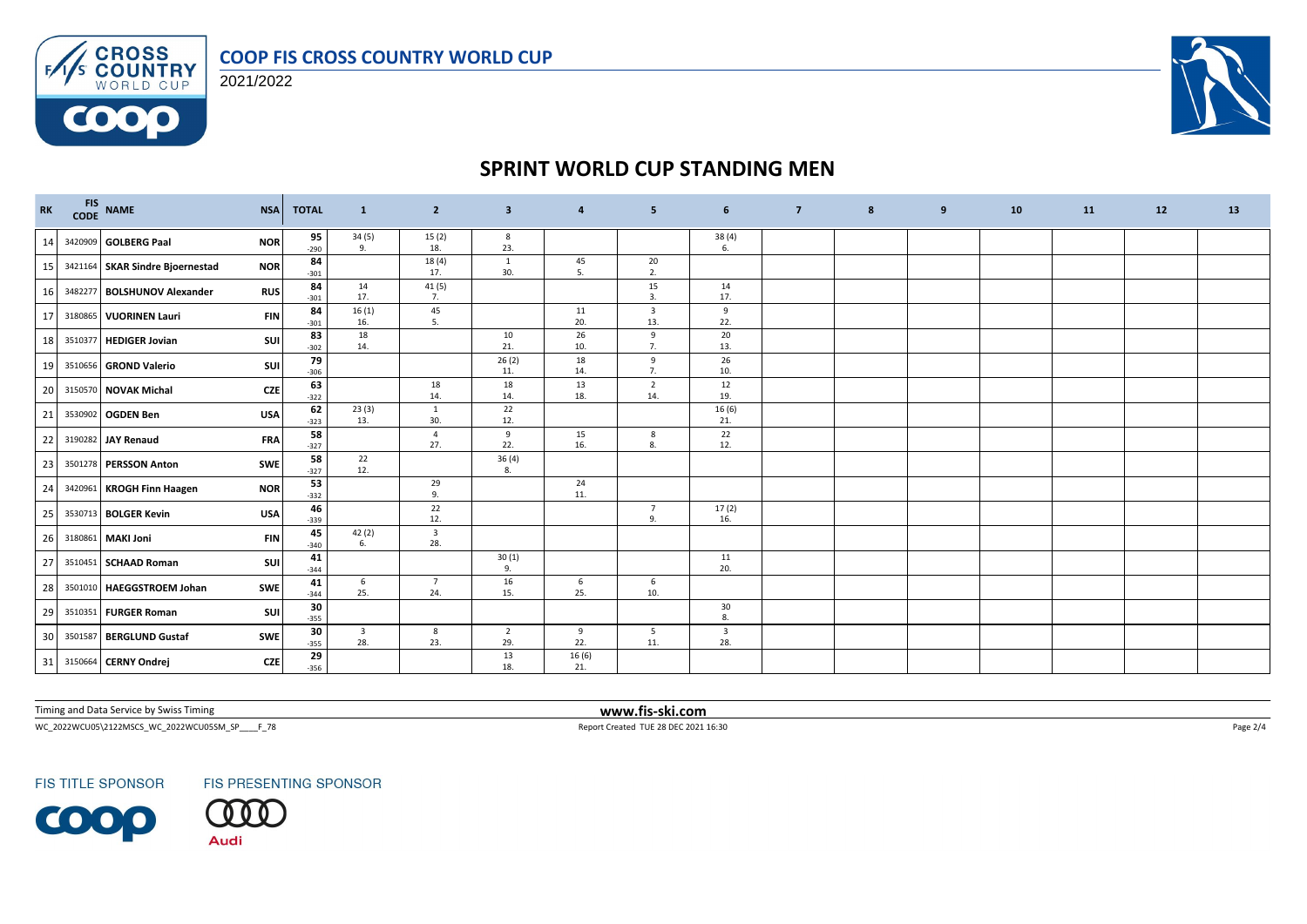

**CROSS**<br>**COUNTRY**<br>WORLD CUP 2021/2022

 $F/1/s$ 

0000



# **SPRINT WORLD CUP STANDING MEN**

| $\mathbf{R}\mathbf{K}$ | FIS NAME                         | <b>NSA</b> | <b>TOTAL</b> | $\mathbf{1}$ | $\overline{2}$ | $\overline{\mathbf{3}}$ | 4                              | 5                              | 6                      | $\overline{7}$ | 8 | 9 | 10 | <b>11</b> | 12 | 13 |
|------------------------|----------------------------------|------------|--------------|--------------|----------------|-------------------------|--------------------------------|--------------------------------|------------------------|----------------|---|---|----|-----------|----|----|
| 32                     | 3220016 YOUNG Andrew             | <b>GBR</b> | 25<br>$-360$ |              |                |                         | 15(1)<br>17.                   | 10<br>6.                       |                        |                |   |   |    |           |    |    |
| 33                     | 3150549 SELLER Ludek             | <b>CZE</b> | 24<br>$-361$ | 4<br>27.     |                | 6<br>25.                | 12<br>19.                      | $\overline{2}$<br>14.          |                        |                |   |   |    |           |    |    |
| 34                     | 3510588 RIEBLI Janik             | <b>SUI</b> | 24<br>$-361$ |              |                | 14<br>17.               |                                |                                | 10(5)<br>26.           |                |   |   |    |           |    |    |
| 35                     | 3430103 STAREGA Maciej           | POL        | 24<br>$-361$ |              | 6<br>25.       | 11<br>20.               |                                |                                | $7\overline{ }$<br>24. |                |   |   |    |           |    |    |
| 36                     | 3180990 HAARALA Juuso            | <b>FIN</b> | 22<br>$-363$ | 8<br>23.     | 5<br>26.       | $\overline{4}$<br>27.   | $\overline{2}$<br>29.          | $\overline{\mathbf{3}}$<br>13. |                        |                |   |   |    |           |    |    |
| 37                     | 3181408 MOILANEN Niilo           | <b>FIN</b> | 22<br>$-363$ | 9<br>22.     | 9<br>22.       |                         | $\overline{4}$<br>27.          |                                |                        |                |   |   |    |           |    |    |
| 38                     | 3501255 SVENSSON Oskar           | <b>SWE</b> | 21<br>$-364$ |              |                |                         |                                | 5<br>11.                       | 16<br>15.              |                |   |   |    |           |    |    |
| 39                     | 3220033 CLUGNET James            | <b>GBR</b> | 18<br>$-367$ |              |                | $5\overline{5}$<br>26.  | $\overline{\mathbf{3}}$<br>28. | 10<br>6.                       |                        |                |   |   |    |           |    |    |
| 40                     | 3423264 AMUNDSEN Harald Oestberg | <b>NOR</b> | 18<br>$-367$ |              |                |                         |                                |                                | 18<br>14.              |                |   |   |    |           |    |    |
| 41                     | 3150637 PECHOUSEK Jan            | <b>CZE</b> | 16<br>$-369$ |              |                |                         | 16<br>15.                      |                                |                        |                |   |   |    |           |    |    |
| 42                     | 3181133 MANNILA Lauri            | <b>FIN</b> | 16<br>$-369$ | 16<br>15.    |                |                         |                                |                                |                        |                |   |   |    |           |    |    |
| 43                     | 3510417 KAESER Erwan             | SUI        | 14<br>$-371$ |              |                | 12<br>19.               |                                |                                | $\overline{2}$<br>29.  |                |   |   |    |           |    |    |
| 44                     | 3530911 JAGER Luke               | <b>USA</b> | 13<br>$-372$ | 13<br>18.    |                |                         |                                |                                |                        |                |   |   |    |           |    |    |
| 45                     | 3500664 HALFVARSSON Calle        | <b>SWE</b> | 13<br>$-372$ |              |                |                         |                                |                                | 13<br>18.              |                |   |   |    |           |    |    |
| 46                     | 3482105 YAKIMUSHKIN Ivan         | <b>RUS</b> | 13<br>$-372$ | 12<br>19.    |                |                         |                                |                                | 1<br>30.               |                |   |   |    |           |    |    |
| 47                     | 3423627 SKAANES Haakon           | <b>NOR</b> | 13<br>$-372$ |              | 13(1)<br>19.   |                         |                                |                                |                        |                |   |   |    |           |    |    |
| 48                     | 3290379 de FABIANI Francesco     | <b>ITA</b> | 12<br>$-373$ |              |                |                         |                                | 12<br>$\overline{4}$           |                        |                |   |   |    |           |    |    |
|                        | 49 3181098 SUHONEN Verneri       | <b>FIN</b> | 11<br>$-374$ | 11<br>20.    |                |                         |                                |                                |                        |                |   |   |    |           |    |    |

Timing and Data Service by Swiss Timing **www.fis-ski.com**

WC\_2022WCU05\2122MSCS\_WC\_2022WCU05SM\_SP\_\_\_\_F\_78 <br>
Page 3/4 Report Created TUE 28 DEC 2021 16:30

**FIS TITLE SPONSOR** 

**FIS PRESENTING SPONSOR**